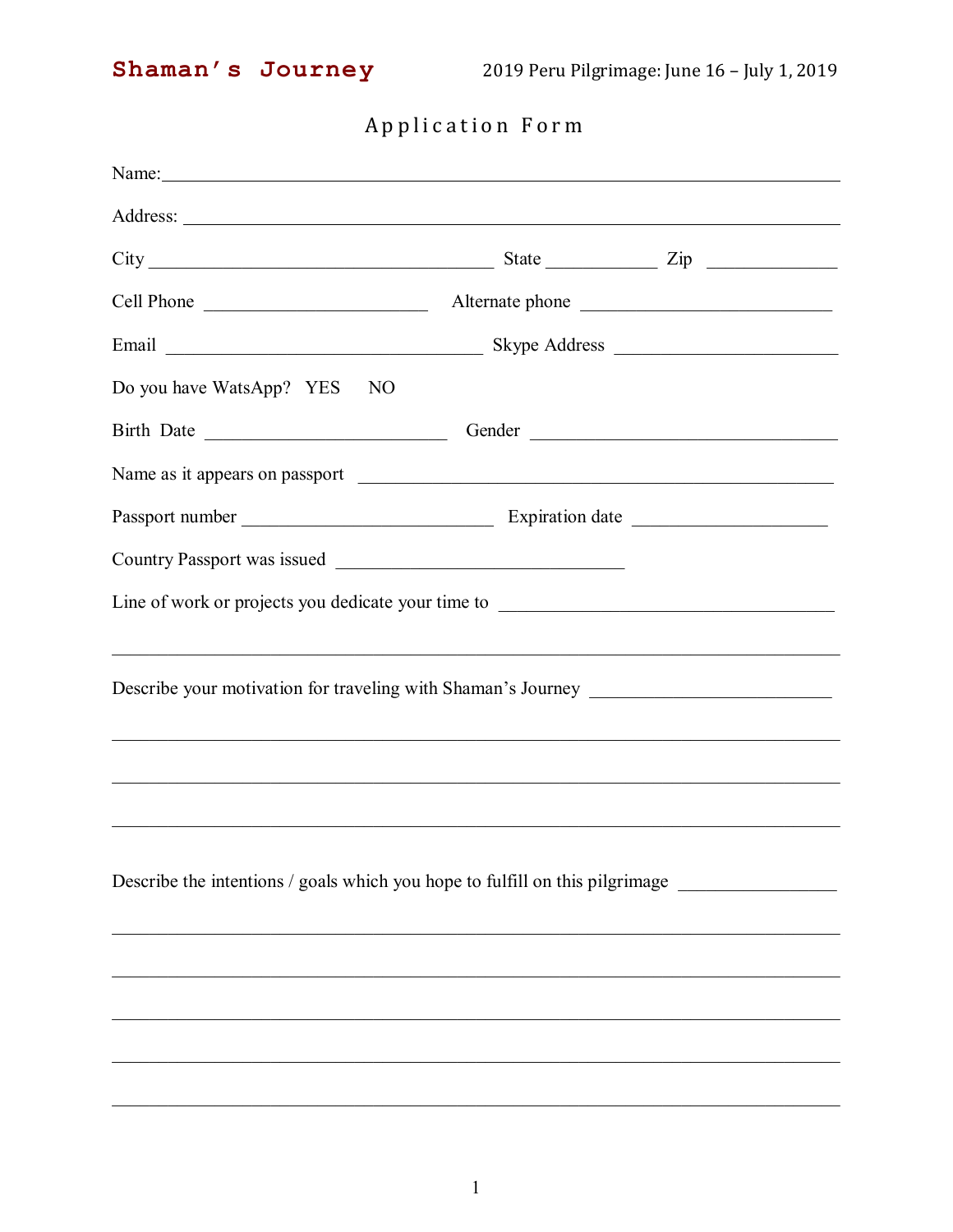□ Yes! It is my intention to travel with Shaman's Journey on the Peru Pilgrimage of 2019!

I have read the following documents:

- $\Box$  Lists of What is Included and What is Not Included in Land Cost
- $\Box$  Tentative Itinerary 2019 Peru Pilgrimage Sacred Valley, and Lake Titikaka
- $\Box$  Essential Information about the 2019 Peru Pilgrimage
- $\Box$  Travel Tips for the 2019 Peru Pilgrimage
- $\Box$  Suggestions for What to Bring and Packing

as provided to me and as posted at [http://www.shamansjourney.net](http://www.shamansjourney.net/)

Indicate your dietary preferences:

- $\Box$  I like fresh Trout
- $\Box$  I'm vegetarian (I eat eggs and cheese)
- $\Box$  I'm vegan (No animal products)
- $\Box$  I like occasional sustainable sourced wild game & poultry
- **O** Gluten Free
- $\Box$  Other  $\Box$

List any food allergies or intolerance, and describe their severity \_\_\_\_\_\_\_\_\_\_\_\_\_\_\_\_\_\_\_\_\_\_\_\_\_

Describe any health issues, illnesses, and health concerns \_\_\_\_\_\_\_\_\_\_\_\_\_\_\_\_\_\_\_\_\_\_

\_\_\_\_\_\_\_\_\_\_\_\_\_\_\_\_\_\_\_\_\_\_\_\_\_\_\_\_\_\_\_\_\_\_\_\_\_\_\_\_\_\_\_\_\_\_\_\_\_\_\_\_\_\_\_\_\_\_\_\_\_\_\_\_\_\_\_\_\_\_\_\_\_\_\_\_\_\_

\_\_\_\_\_\_\_\_\_\_\_\_\_\_\_\_\_\_\_\_\_\_\_\_\_\_\_\_\_\_\_\_\_\_\_\_\_\_\_\_\_\_\_\_\_\_\_\_\_\_\_\_\_\_\_\_\_\_\_\_\_\_\_\_\_\_\_\_\_\_\_\_\_\_\_\_\_\_

\_\_\_\_\_\_\_\_\_\_\_\_\_\_\_\_\_\_\_\_\_\_\_\_\_\_\_\_\_\_\_\_\_\_\_\_\_\_\_\_\_\_\_\_\_\_\_\_\_\_\_\_\_\_\_\_\_\_\_\_\_\_\_\_\_\_\_\_\_\_\_\_\_\_\_\_\_\_

\_\_\_\_\_\_\_\_\_\_\_\_\_\_\_\_\_\_\_\_\_\_\_\_\_\_\_\_\_\_\_\_\_\_\_\_\_\_\_\_\_\_\_\_\_\_\_\_\_\_\_\_\_\_\_\_\_\_\_\_\_\_\_\_\_\_\_\_\_\_\_\_\_\_\_\_\_\_

\_\_\_\_\_\_\_\_\_\_\_\_\_\_\_\_\_\_\_\_\_\_\_\_\_\_\_\_\_\_\_\_\_\_\_\_\_\_\_\_\_\_\_\_\_\_\_\_\_\_\_\_\_\_\_\_\_\_\_\_\_\_\_\_\_\_\_\_\_\_\_\_\_\_\_\_\_\_